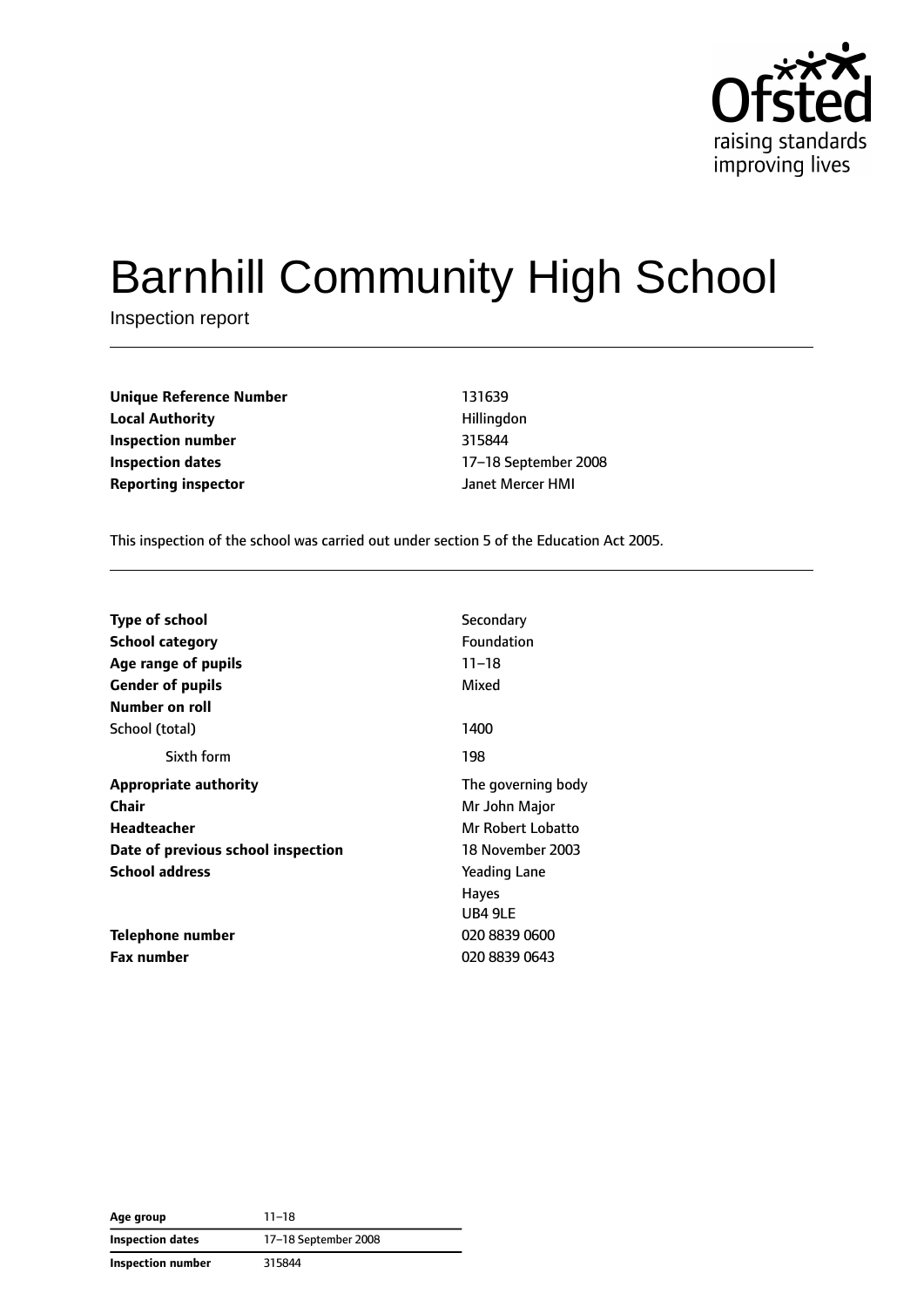.

<sup>©</sup> Crown copyright 2008

Website: www.ofsted.gov.uk

This document may be reproduced in whole or in part for non-commercial educational purposes, provided that the information quoted is reproduced without adaptation and the source and date of publication are stated.

Further copies of this report are obtainable from the school. Under the Education Act 2005, the school must provide a copy of this report free of charge to certain categories of people. A charge not exceeding the full cost of reproduction may be made for any other copies supplied.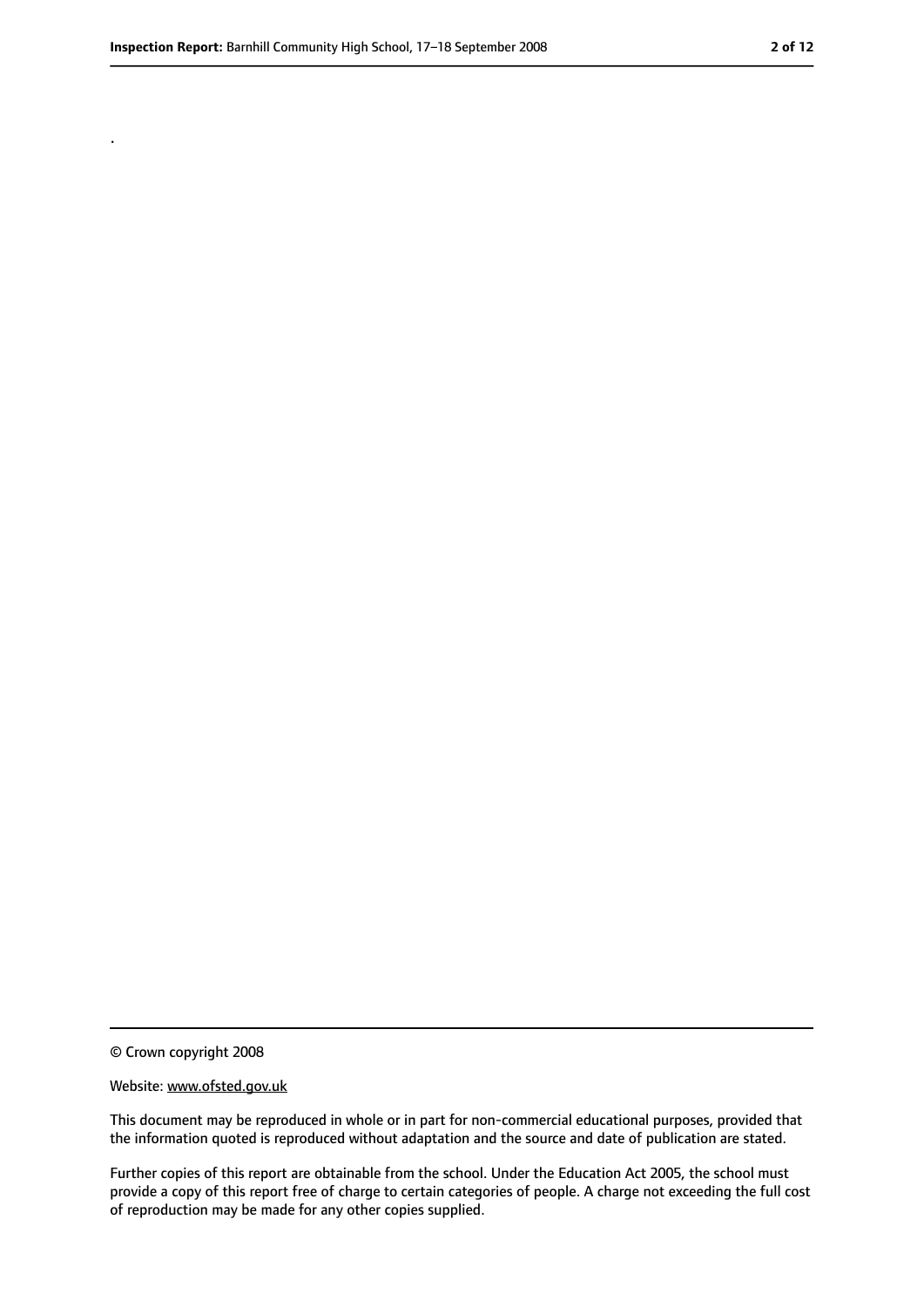### **Introduction**

The inspection was carried out by one of Her Majesty's Inspectors and four Additional Inspectors.

#### **Description of the school**

Barnhill Community High is a larger than average comprehensive school. The proportion eligible for free school meals is well above average, as is the proportion of students from minority ethnic heritage. After White British, the largest minority ethnic groups are Indian and Black African. The proportion of students who speak English as an additional language is also above average. The proportion of those with learning difficulties and/or disabilities or with statements of special educational needs is around the national average. The school caters for students with specific and moderate learning difficulties as well as those who have emotional and behavioural difficulties. There are a small number of children on the autistic spectrum. The school has recently been awarded specialist status as a sports college.

#### **Key for inspection grades**

| Grade 1 | Outstanding  |
|---------|--------------|
| Grade 2 | Good         |
| Grade 3 | Satisfactory |
| Grade 4 | Inadequate   |
|         |              |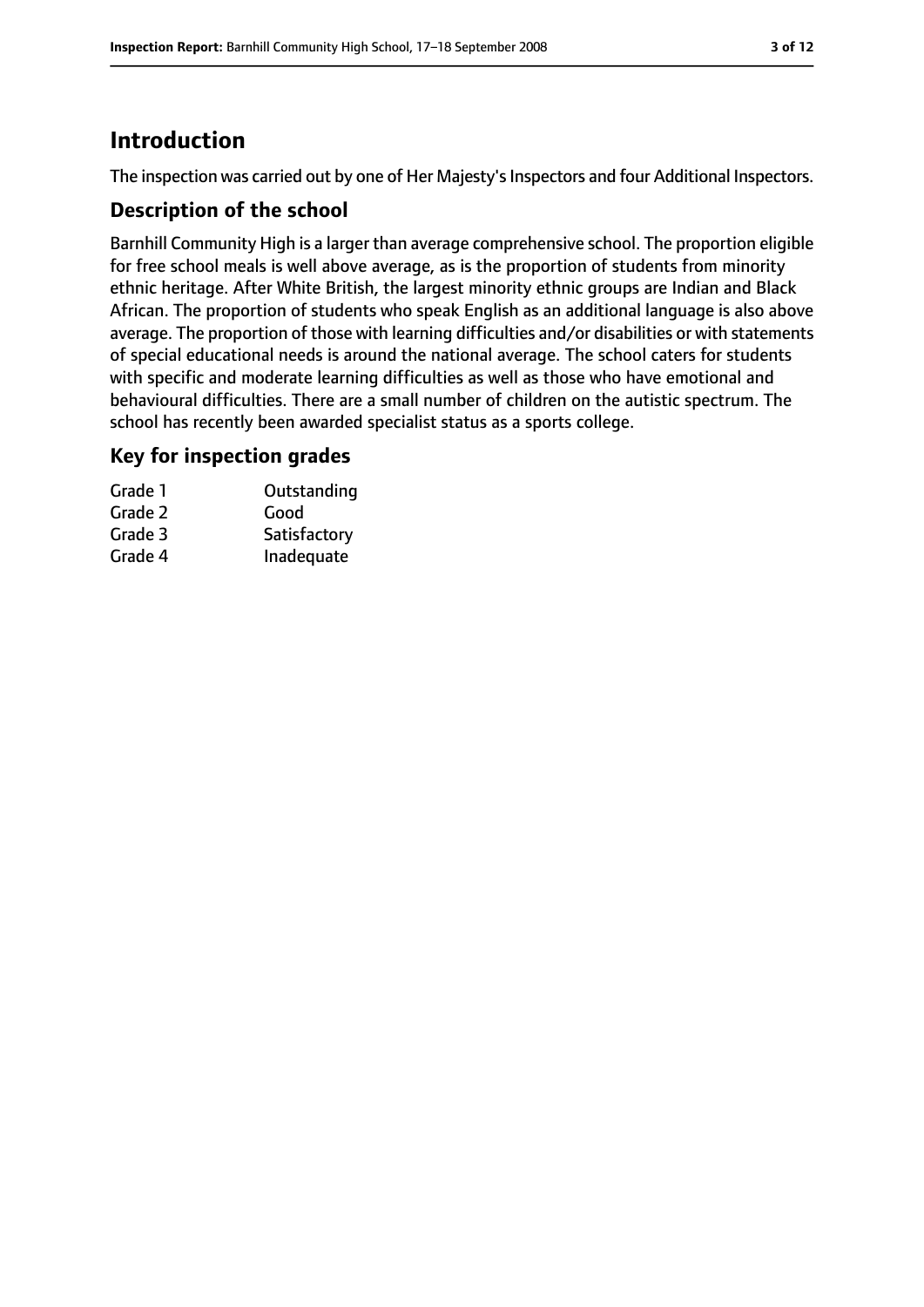### **Overall effectiveness of the school**

#### **Grade: 2**

Barnhill Community High is a good school where students benefit from outstanding care, guidance and support. The school has created an inclusive and harmonious community, where students learn to work well with others in a culture of mutual respect and tolerance. Senior and middle managers have developed a strong culture of honest and open self-evaluation and reflection, which has led to considerable improvements since the last inspection in a number of key areas. Staff at all levels are focussed on raising standards. As a result, students' achievements have improved steadily over the last four years and are now good.

Students' prior attainment when they join the school is below average. Standards are broadly average by the end of Year 11 reflecting that students are making good progress overall. In Years 7 to 9 there has been significant improvement in English and mathematics. The proportion achieving level 5 or above in both English and mathematics is now above the national average and overall progress is now good. Progress in science is satisfactory but standards remain below average. The school has worked hard to identify those students at risk of underachieving and has implemented a range of effective strategies to raise achievement, through improving students' attitudes to learning and building confidence and self-esteem. Tracking and monitoring of student performance is very strong and the school is on course to achieve challenging targets for further improvement. The school has rightly identified the need to improve the performance of White British students across Years 7 to 11, many of whom do less well than other groups in the school.

The school has worked very hard to improve students' attendance, which had been below average for several years. A carefully thought out range of strategies, providing support and encouragement for individuals with poor attendance patterns and their families, has been very successful in reducing absences. Attendance rates improved significantly in the last year and are now good. The school is not complacent and managers are ambitious to improve attendance even further.

There has been a strong drive to improve the quality of teaching and learning. The proportion of good teaching increased markedly in the last year and, overall, teaching and learning are now good. There is a rigorous system for monitoring the quality of teaching, and judgments made by the school on the quality of lessons are accurate. Students say they particularly enjoy those lessons where they can actively participate and work independently and learn with and from each other. Unsurprisingly, the lessons they enjoy least are those where they are passive or spend too much time copying notes. Students acknowledge that their behaviour in lessons is not always good when they lose concentration or are bored. Not all teachers successfully plan activities to meet the wide range of needs and abilities in some classes and the school has rightly identified this as a priority for development. Assessment data are available to teachers though some do not use the information effectively to help them to plan for the needs of different groups. Consequently, there are not always enough opportunities for independent learning, and for students to take responsibility for their own learning.

Students display positive attitudes towards school and most enjoy their education, including the very good range of extra-curricular activities available. Participation in sports is particularly strong and is being enhanced further by the school's recently awarded specialist status as a sports college. The school is very responsive to the needs of its students and the local community and regularly revises the curriculum to ensure that it meets the needs of all students. It has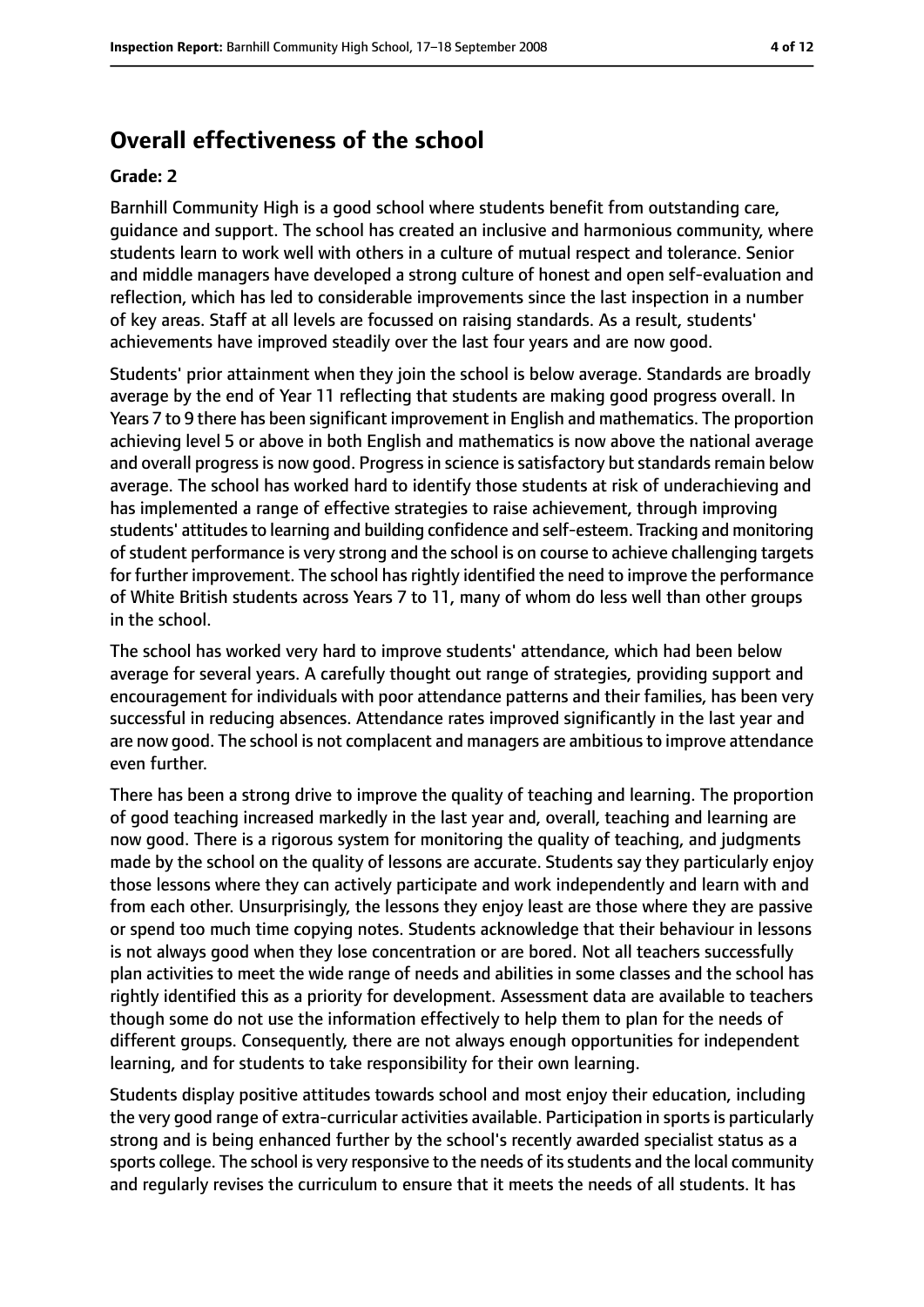adopted an innovative approach to the Year 7 curriculum to provide a smooth transition from primary school for students. This provides effective support for those with lower prior attainment and stretch and challenge for the more able.

The management structure has been altered to place greater emphasis on support for transition between Years 6 and 8, 9 and 10 and from Years 11 to 13. Outstanding care, guidance and support ensures that all students are treated as individuals, and support is carefully tailored to meet a diverse range of needs. Students speak very positively about the help and support they receive from teachers and support staff and the difference this makes to them.

#### **Effectiveness of the sixth form**

#### **Grade: 2**

Students' prior attainment when they join the sixth form is below the national average. Whilst achievement and standards remain around the average for AS and A-level courses, pass rates improved significantly in 2008, especially on AS courses. The smaller number of students who study advanced level vocational courses achieve very well. The school is increasing the range of vocational and level 2 courses to meet the needs of students. This is having a positive effect, as numbers are increasing and more students are progressing from Year 12 to Year 13. A high proportion of students leaving Year 13 continue their education at university, many of them being the first in their family to do so.

Students have a positive attitude to the school and choose to enter the sixth form partly because of the strong relationships that they have with their teachers who 'treat us like adults and support us really well.' They appreciate the excellent levels of care and support they receive from tutors. This guides their academic as well as their personal development. Systems to monitor academic progress and set students realistic targets are helping the school to improve standards and achievement.

Teaching issatisfactory and improving. Teachers have good subject knowledge and plan lessons that engage students. Warm relationships and mutual respect between teachers and students underpin the good attitudes that students show to their learning. Teachers do not always probe students' thinking or develop them sufficiently as independent learners.

Students develop good personal skills and play a very active part in the school and local community. For example, they help younger pupils with reading and take responsibility for duties around school. They support local primary schools in languages and sport and have played an important role in keeping the neighborhood tidy.

The leaders of the sixth form have a very good understanding of itsstrengths and areasrequiring further improvement. They have already taken effective action to raise achievement, improve the curriculum offer and increase rates of progression from Year 12 to 13.

#### **What the school should do to improve further**

- Ensure all teachers use assessment data effectively to plan learning that is sufficiently challenging in order to raise achievement, including that of White British students.
- Create more opportunities for students to think for themselves in lessons in order to accelerate their learning.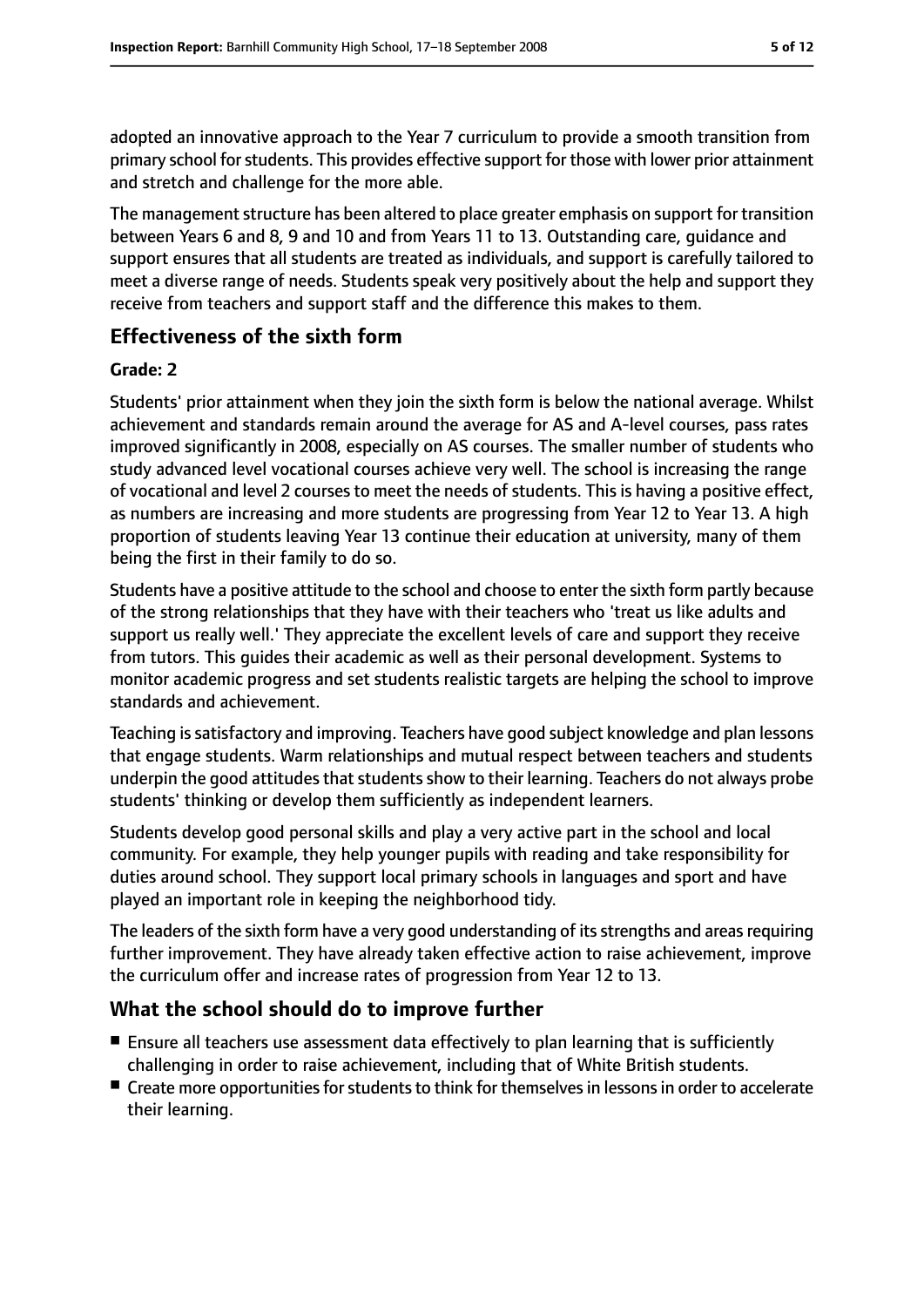### **Achievement and standards**

#### **Grade: 2**

Results in national tests in English in Year 9 are now above average and students are making very good progress. Standards in mathematics have improved and are in line with the national average, but more needs to be done to raise standards in science.

In the majority of GCSE subjects, there was an increase in the proportion of students who achieved  $A^*$  to C grades in 2008. Whilst the percentage of students achieving 5 or more  $A^*$ to C grades including English and mathematics remains below the national average, students' rates of progress overall have improved each year for the last four years. Tracking of students' progress in the current Years 10 and 11 indicates that they are now making good progress overall.

The school has identified that there are still some areas of underperformance. For example, the attainment and progress of White British students remain lower than for other groups in the school, and a small number of Black African boys achieved less well in Year 11 than other students. There are a range of strategies in place to provide support, with school staff working individually with students and their families to raise attainment, and to provide effective curriculum options to engage their interest and help them succeed.

Students with learning difficulties and/or disabilities and those with statements of special educational needs are now making the expected progress. The school has worked hard to develop a strongly personalised approach to providing support for these students. Effective partnership with external agencies helps to meet their different individual needs. Students who speak English as an additional language often achieve better results than others in the school.

### **Personal development and well-being**

#### **Grade: 2**

Students' good personal development has its foundation in their effective spiritual, moral, social and cultural development. Attendance has improved. Students are polite and friendly and understand the code of conduct, which influences their good behaviour. Students understand anti-bullying strategies and racist incidents are rare because of effective support, for example, from pastoral support officers, the school counsellor and learning mentors. The revamped school council aims to strengthen student participation in decision-making.

Sports activities are a consuming passion for the majority of students. They recognise how healthy eating and exploring their feelings and emotions contributes to a healthy lifestyle. All are aware of how to keep themselves safe in relation to issues both in and out of school. Risk assessment is particularly strong in practical subjects enabling students to work safely. Students enjoy and appreciate the multi-cultural nature of their community. They are caring, articulate and considerate of each other and often raise funds for charity. They enjoy community involvement through close links with their extended school cluster, trips, visits and support from services such as the police. Work experience, enterprise activities, financial management courses and improving academic standards prepare students well for their future economic well-being. Most students in year 11 progress to further education, training or employment.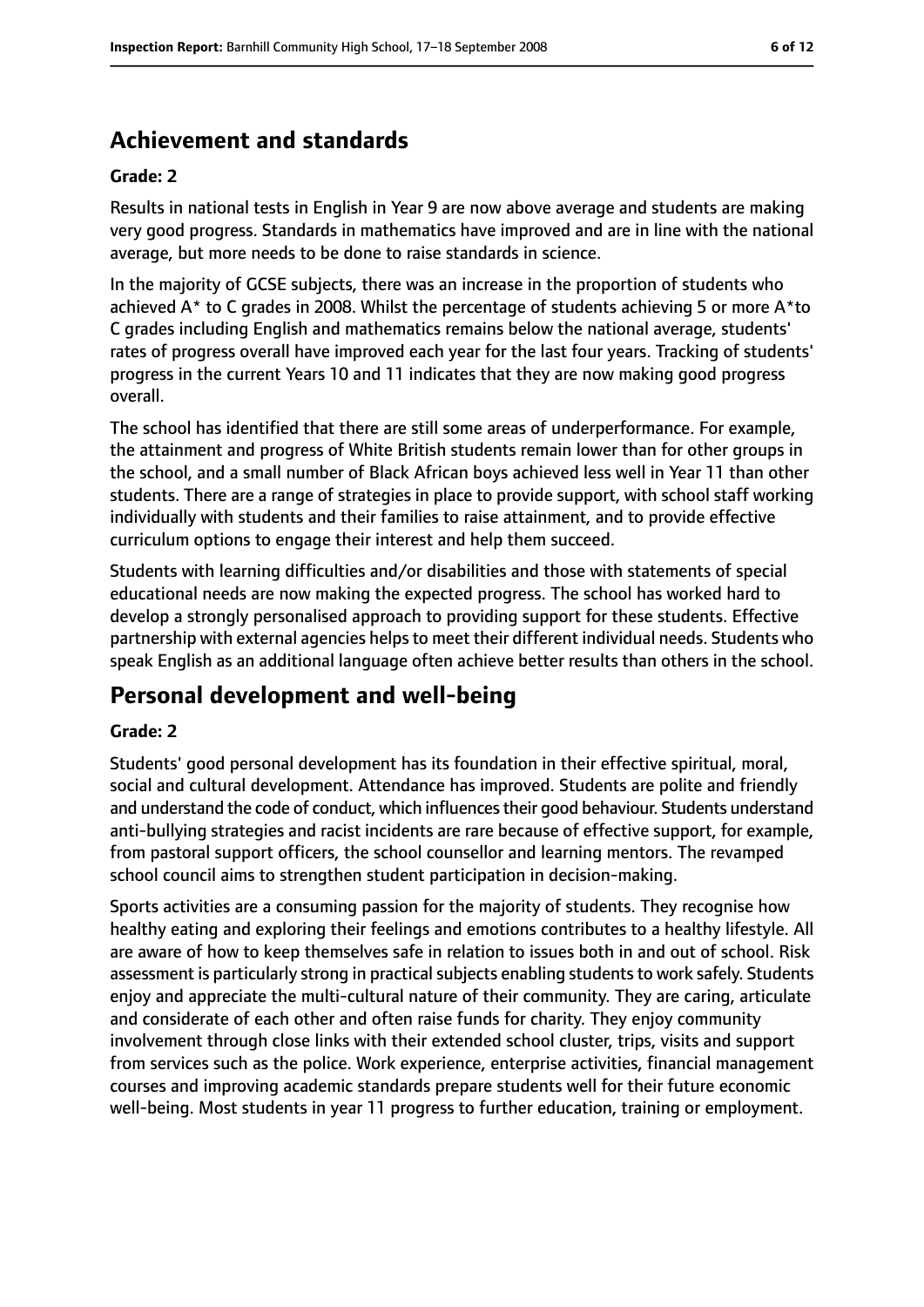### **Quality of provision**

### **Teaching and learning**

#### **Grade: 2**

The quality of teaching and learning are good. Effective monitoring of lessons and sharing good practice has led to improvements and is helping to raise students' achievement. Lessons are most successful where teachers have good subject knowledge, high levels of expectation and the work is very challenging for the students. Teachers know their students well, understand their different abilities and use many different and often innovative strategies to ensure they are all involved in the class activities. In the best lessons, good use of pair and group work, with effective and targeted questions encourages students to think for themselves and make good progress.

Much, but not all, teaching responds well to the range of ability in the class. In a minority of cases, lessons observed lacked pace and did not meet the needs of all students. Students were not always given enough opportunities to learn independently in lessons. Teachers did not always effectively sum up and check learning at the end of the lesson. Teaching assistants make an important contribution to supporting students in lessons and in providing training sessions for teachers.

#### **Curriculum and other activities**

#### **Grade: 2**

The quality and range of the curriculum are good and meets the needs students well. Revisions to the curriculum are beginning to increase student engagement though there has not yet been enough time to determine the full impact of this on raising achievement. There is an appropriate and expanding range of vocational courses to meet the diverse range of interests and abilities. A growing number of students are taking some Year 9 tests and GCSE examinations a year early. Extra-curricular activities are a particular strength, offering a wide range of academic and other opportunities with good levels of participation. For example, the Asset languages programme, offering students the opportunity to gain a qualification in another language, is particularly impressive and wide ranging. It is a mark of the success of this programme that the school is now a hub for the dissemination of good practice.

The school's recently awarded specialist status in sport is a key part of the strategy to raise achievement further and strengthen engagement with parents and the local community. The use of information and communication technology (ICT) to support learning has been underdeveloped in the past. Following changes to contractual arrangements, the school is beginning to improve this. There is a well thought out and comprehensive programme catering for gifted and talented students, which is held in high regard by the students involved.

#### **Care, guidance and support**

#### **Grade: 1**

A dynamic, diverse, talented team is committed to the care of students, which has an outstanding impact on care, guidance and support. The innovative transition systems help to smooth students' passage across Year 6 to 13. Excellent guidance and support systems target the needs of individuals. The student support team pride themselves on their approach to personalised planning for all students. Health and safety systems are secure. All procedures for safeguarding students meet government requirements. Effective support assistants work well with students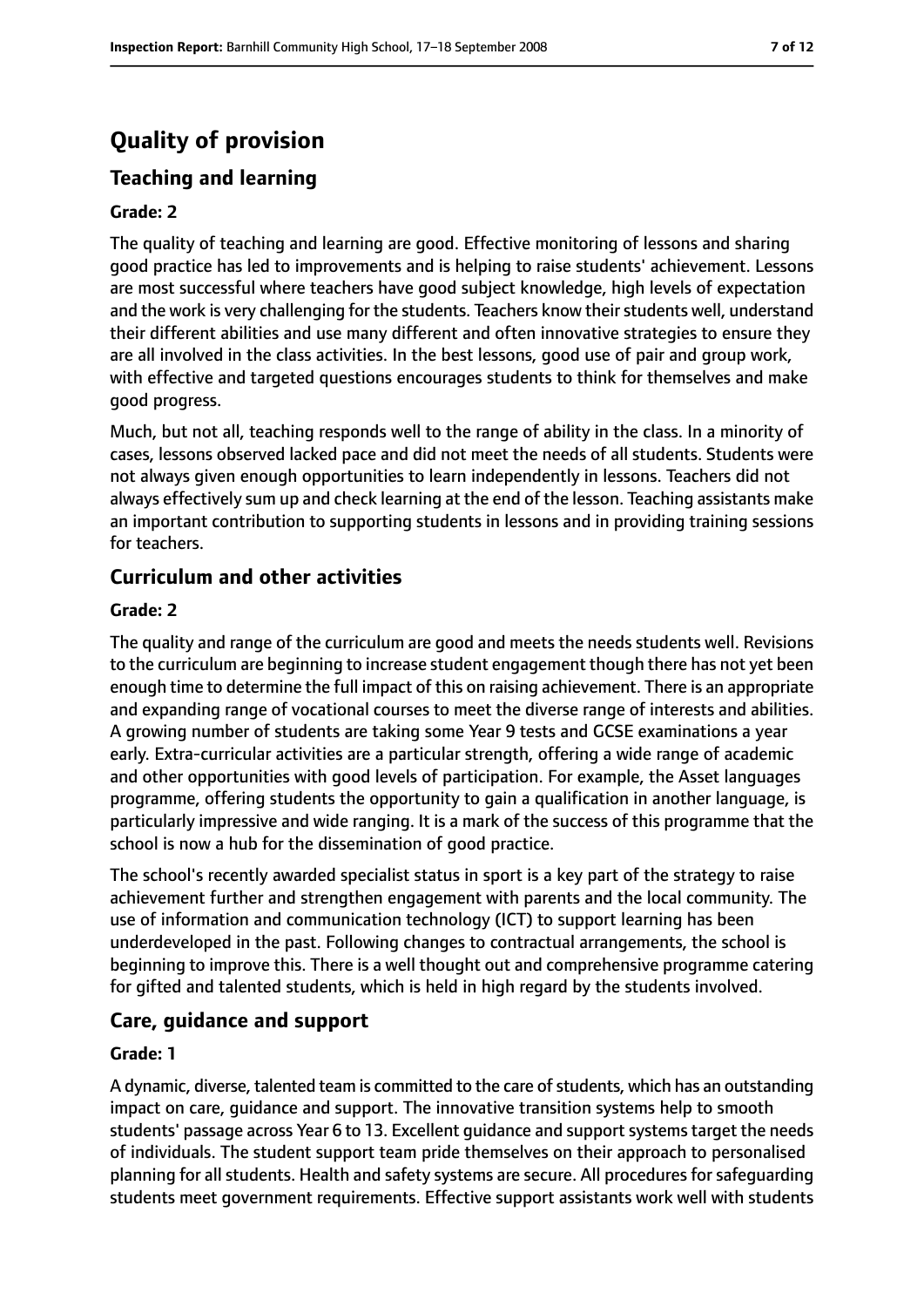with learning difficulties and/or disabilities and those from different cultural backgrounds to raise their attainment. Assessment data are widely available to help plan teaching and monitor students' progress. Whilst many teachers make good use of this, others are still developing their skills in using assessment data to aid learning. Collaboration with parents is strengthening. Parents are very positive about the way in which the school supports their children. Inclusion plans and procedures are excellent, enabling true equality of opportunity for all students.

### **Leadership and management**

#### **Grade: 2**

The headteacher and leadership group have a good understanding of the school's strengths and weaknesses with a very strong emphasis on raising standards. Middle managers contribute actively to the rigorous review and monitoring of students' standards and progress. Monitoring and self-evaluation is having a positive impact on standards across the school. Strengths and areas for development inform the targets in the school development plan. Continuing professional development is linked to the outcomes from reviews, monitoring and other areas identified by staff. Induction and support for new staff are good and a systematic training program for middle managers is in place.

The leadership group is working creatively and enthusiastically to improve the curriculum and meet the needs and interests of all students. There is a very positive environment and everyone in the school feels valued. The school promotes equality of opportunity well and ensures opportunities for all to achieve their full potential and aspirations, but managers are keenly aware of the need to raise achievement of White British students.

There are good links with local schools, colleges and the Hillingdon Education Business Partnership, enhancing the delivery of academic and vocational courses and raising student expectations. The school has a good understanding of its community and encourages positive interactions between school and the local community. Resources have been effectively deployed and value for money is good. Governors ensure that all the statutory requirements are met and they are appropriately informed about school performance and challenges ahead.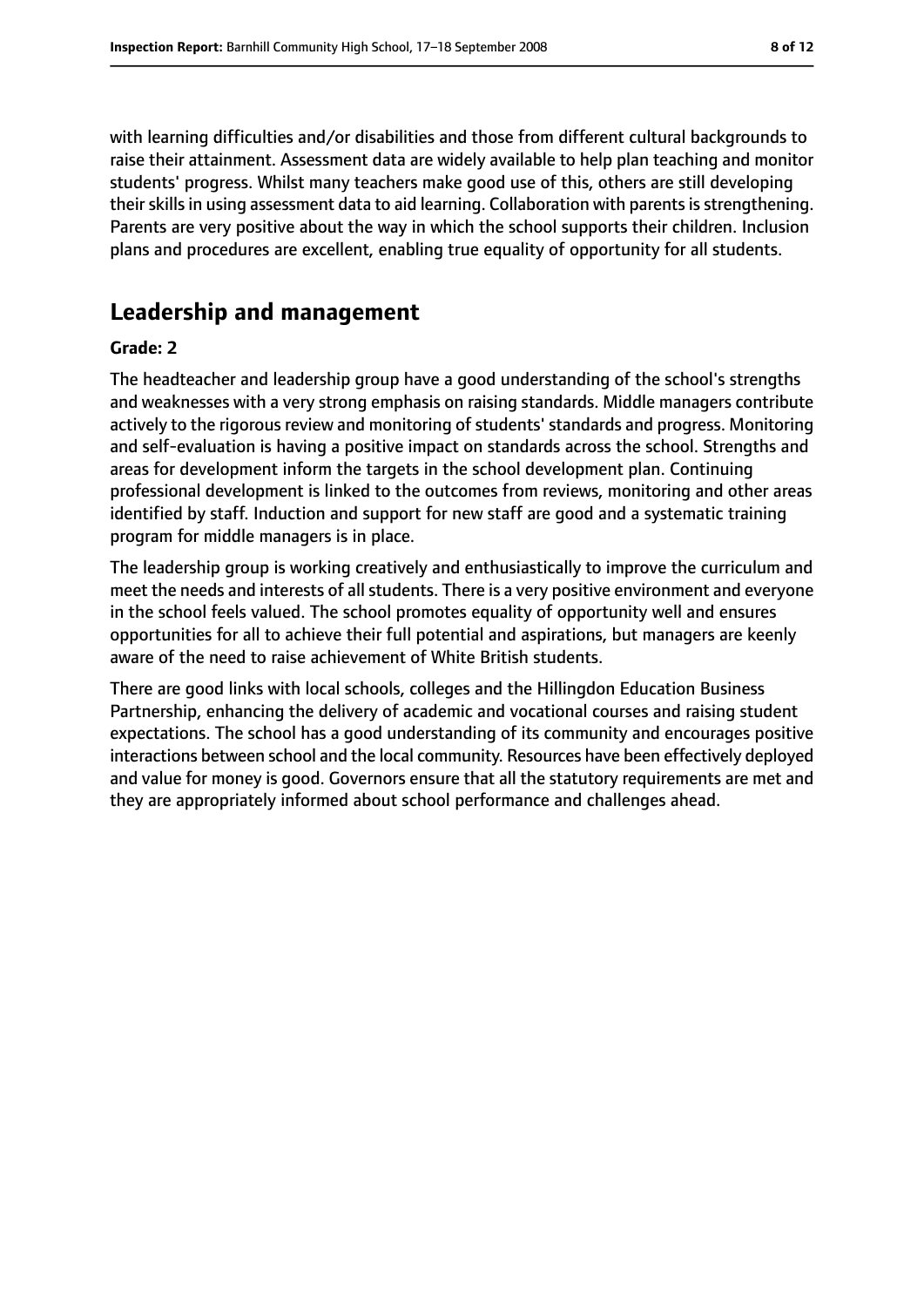**Any complaints about the inspection or the report should be made following the procedures set out in the guidance 'Complaints about school inspection', which is available from Ofsted's website: www.ofsted.gov.uk.**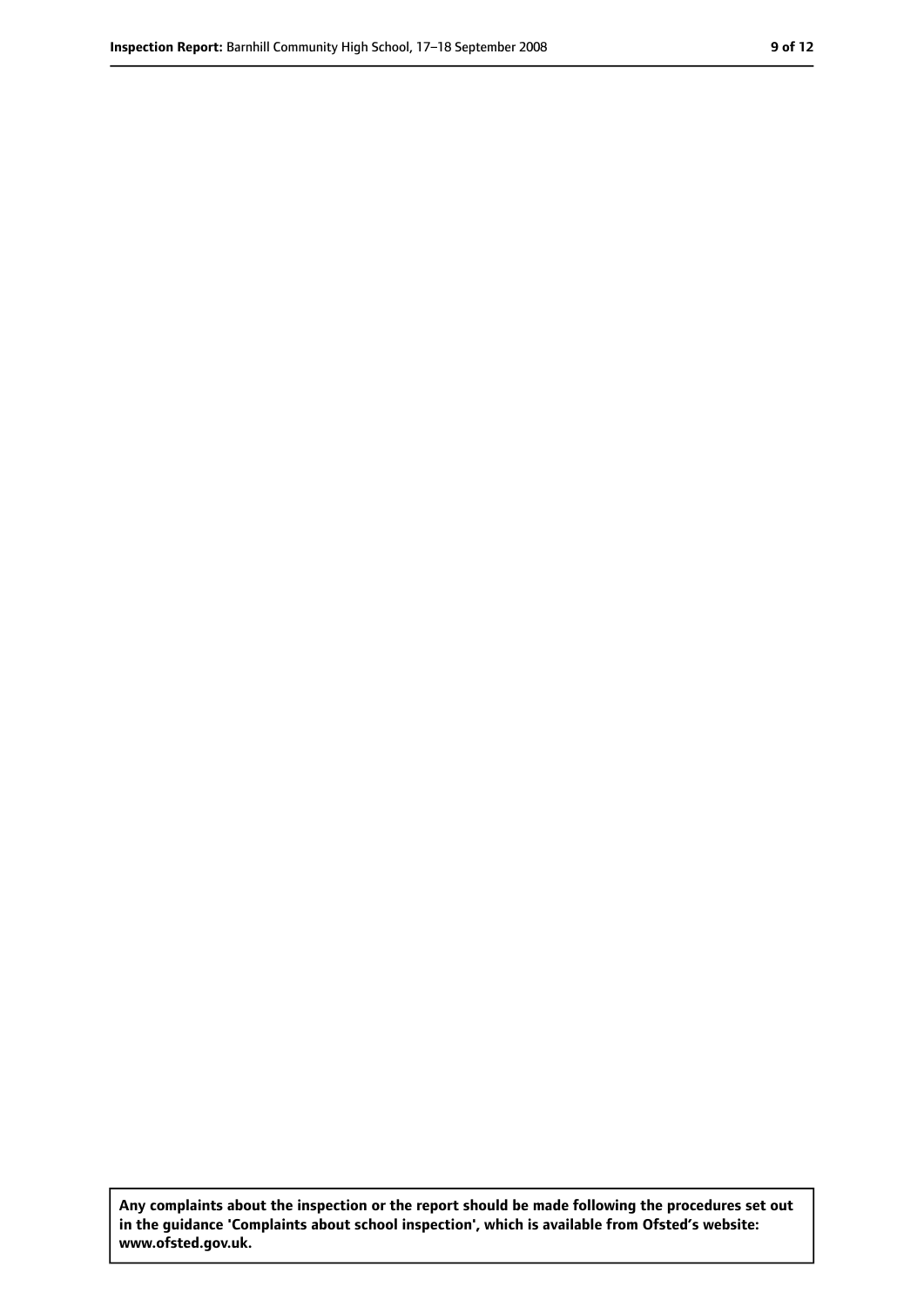#### **Annex A**

### **Inspection judgements**

| Key to judgements: grade 1 is outstanding, grade 2 good, grade 3 | <b>School</b><br><b>Overall</b> | 16-19 |
|------------------------------------------------------------------|---------------------------------|-------|
| satisfactory, and grade 4 inadequate                             |                                 |       |

#### **Overall effectiveness**

| How effective, efficient and inclusive is the provision of<br>education, integrated care and any extended services in<br>meeting the needs of learners? |     |           |
|---------------------------------------------------------------------------------------------------------------------------------------------------------|-----|-----------|
| Effective steps have been taken to promote improvement since<br>the last inspection                                                                     | Yes | <b>NA</b> |
| How well does the school work in partnership with others to<br>promote learners' well being?                                                            |     |           |
| The capacity to make any necessary improvements                                                                                                         |     |           |

### **Achievement and standards**

| How well do learners achieve?                                                                               |  |
|-------------------------------------------------------------------------------------------------------------|--|
| The standards <sup>1</sup> reached by learners                                                              |  |
| How well learners make progress, taking account of any<br>significant variations between groups of learners |  |
| How well learners with learning difficulties and/or disabilities<br>make progress                           |  |

<sup>&</sup>lt;sup>1</sup>Grade 1 - Exceptionally and consistently high; Grade 2 - Generally above average with none significantly below average; Grade 3 - Broadly average to below average; Grade 4 - Exceptionally low.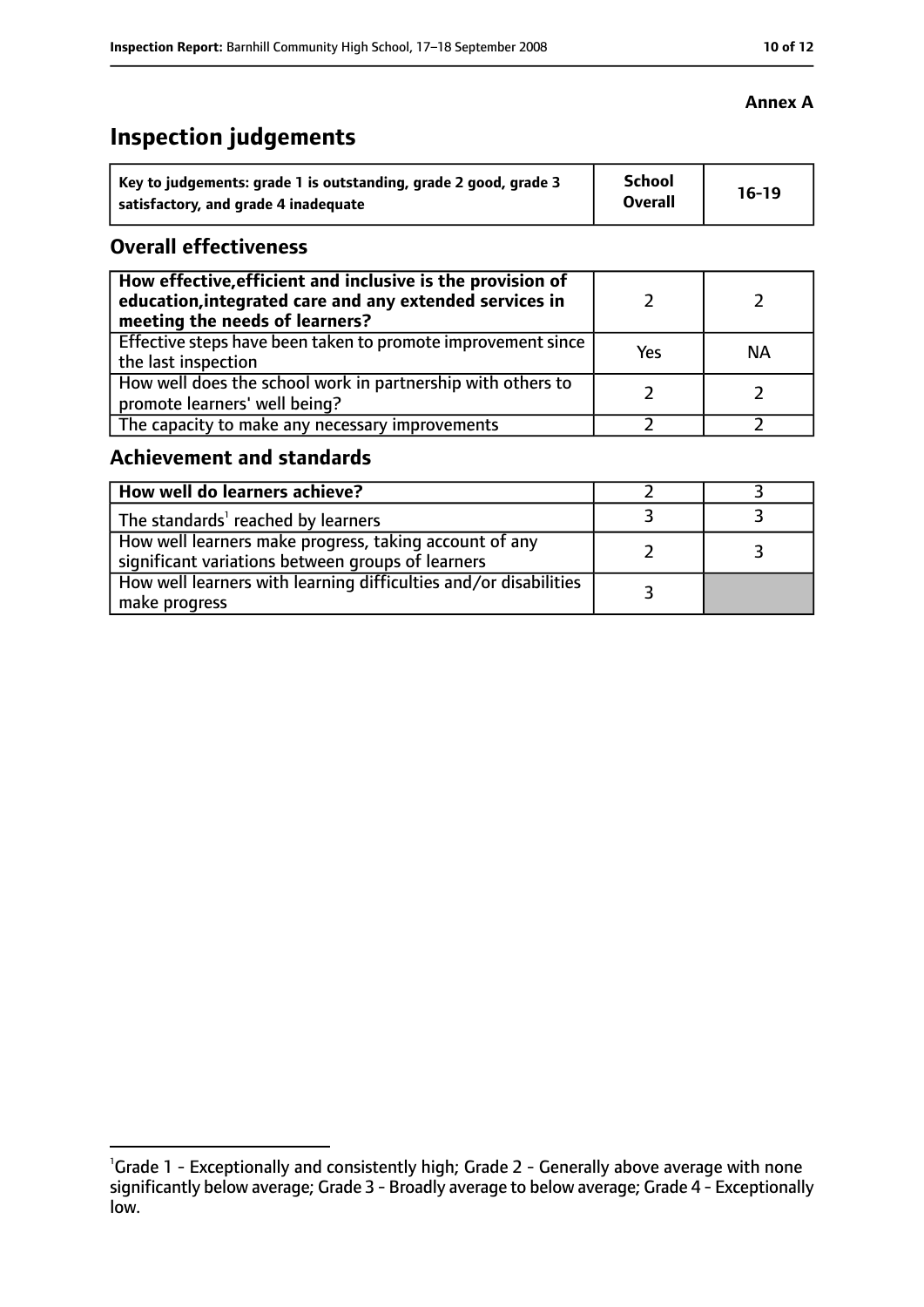### **Personal development and well-being**

| How good are the overall personal development and<br>well-being of the learners?                                 |  |
|------------------------------------------------------------------------------------------------------------------|--|
| The extent of learners' spiritual, moral, social and cultural<br>development                                     |  |
| The extent to which learners adopt healthy lifestyles                                                            |  |
| The extent to which learners adopt safe practices                                                                |  |
| The extent to which learners enjoy their education                                                               |  |
| The attendance of learners                                                                                       |  |
| The behaviour of learners                                                                                        |  |
| The extent to which learners make a positive contribution to<br>the community                                    |  |
| How well learners develop workplace and other skills that will<br>contribute to their future economic well-being |  |

## **The quality of provision**

| $\mid$ How effective are teaching and learning in meeting the<br>full range of learners' needs?       |  |
|-------------------------------------------------------------------------------------------------------|--|
| How well do the curriculum and other activities meet the range<br>of needs and interests of learners? |  |
| How well are learners cared for, quided and supported?                                                |  |

### **Leadership and management**

| How effective are leadership and management in raising<br>achievement and supporting all learners?                                                 |               |               |
|----------------------------------------------------------------------------------------------------------------------------------------------------|---------------|---------------|
| How effectively leaders and managers at all levels set clear<br>direction leading to improvement and promote high quality of<br>care and education |               |               |
| How effectively leaders and managers use challenging targets<br>to raise standards                                                                 | $\mathcal{P}$ |               |
| The effectiveness of the school's self-evaluation                                                                                                  | $\mathcal{P}$ | $\mathcal{P}$ |
| How well equality of opportunity is promoted and discrimination<br>eliminated                                                                      | $\mathcal{P}$ |               |
| How well does the school contribute to community cohesion?                                                                                         | フ             |               |
| How effectively and efficiently resources, including staff, are<br>deployed to achieve value for money                                             | $\mathcal{P}$ |               |
| The extent to which governors and other supervisory boards<br>discharge their responsibilities                                                     | 3             |               |
| Do procedures for safequarding learners meet current<br>qovernment requirements?                                                                   | Yes           | Yes           |
| Does this school require special measures?                                                                                                         | <b>No</b>     |               |
| Does this school require a notice to improve?                                                                                                      | No            |               |